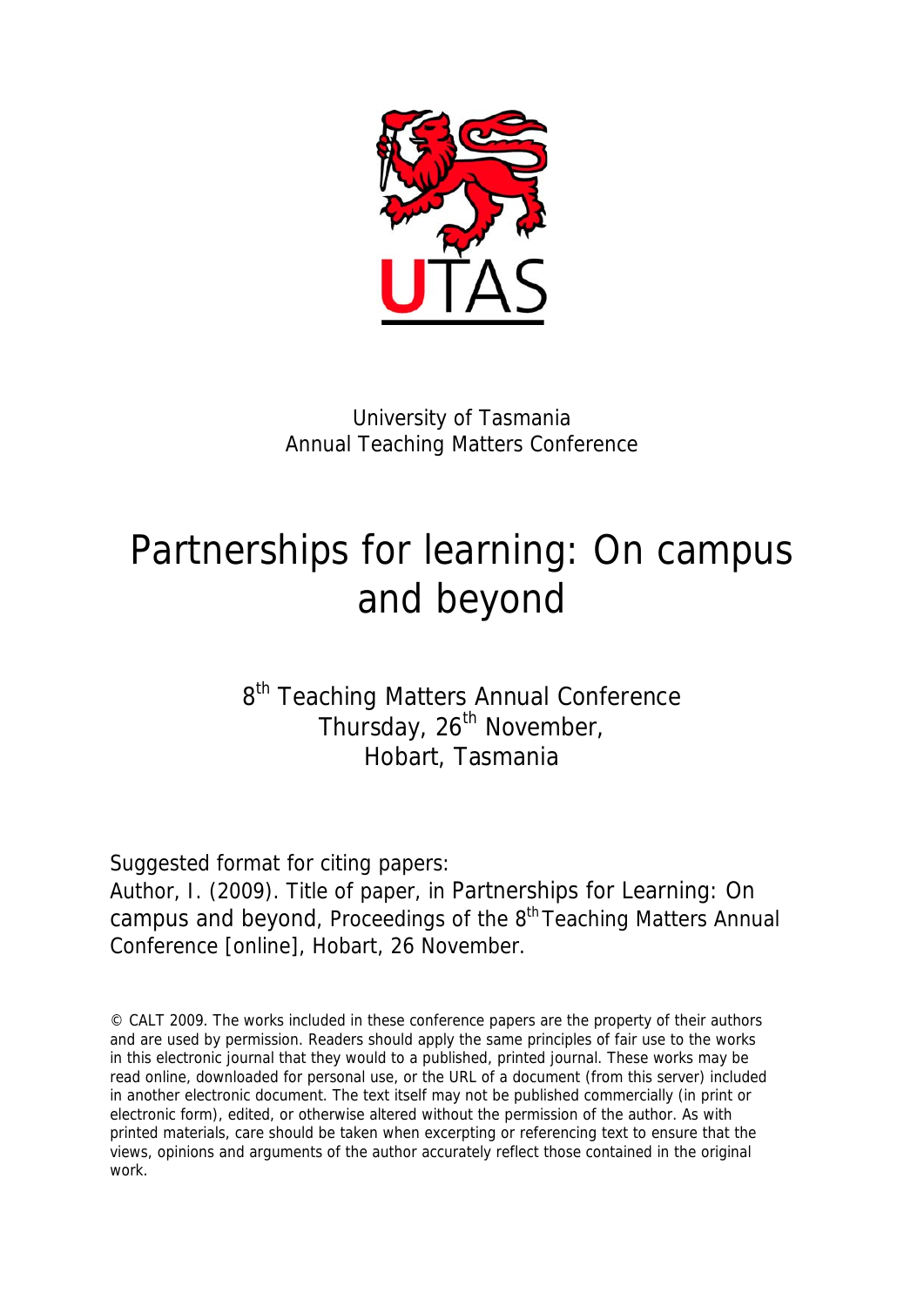## **Do you see what I see? Preservice teachers watching video excerpts of teaching**

#### **Kim Beswick**

University of Tasmania, Launceston, Australia Kim.Beswick@utas.edu.au

**Tracey Muir**  University of Tasmania, Launceston, Australia Tracey.Muir@utas.edu.au

*Abstract: This paper reports on the trial of video excerpts of mathematics teaching used in teaching preservice primary teachers in a Bachelor of Education program. Preservice teachers viewed, in either a lecture or tutorial setting, a video clip of an experienced mathematics teacher teaching a basic mathematics concept to a small group of students. They were then asked to identify the focus of the lesson and aspects of the of teacher's practice that they deemed effective; list any questions that they would ask the teacher; and then compare the practice demonstrated in the clip with that which they'd encountered on practicum. Findings highlight the need to work explicitly on developing the skills required to analyse teaching, and provide important directions for curriculum development in the course.* 

*Keywords: video; preservice primary teachers; teacher education* 

There is a perceived dichotomy between the mathematics pedagogy that preservice teachers are encouraged to adopt through their university studies, and the practices that they encounter in classrooms through their practical experiences (Taylor, 2002). It is also well established that preservice teachers regard classroom experience as the best teacher (Richardson, 1996), and that the most highly valued aspects of their university studies are those perceived as having greatest classroom relevance (Beswick, 2006). There is also evidence that preservice programs are most effective in influencing preservice teachers' beliefs and attitudes in relation to classroom practices that can be modelled in university classroom settings (Beswick, 2006) but large preservice teacher cohorts and other constraints mean that university teaching settings are often necessarily quite different from school classrooms.

Such difficulties have lead to interest in the use of practice-based strategies, such as videos, which have been found to be effective in challenging pre-service teachers' images of mathematics and mathematics teaching (Taylor, 2002) and in developing their skills in observing teaching (Santagata, Zannoni, & Stigler, 2007). Videotapes can be used to examine teaching issues in the context of a classroom, where preservice teachers have the opportunity to take a critical look at the interactions between the mathematics teacher, the students and the mathematics being learned (Stein, Smith, Henningson, & Silver, 2000). They can also serve to bridge the perceived gap between theory and practice (Taylor, 2002); there is evidence (Clark & Walsh, 2002) that few students are able to see the connections between units undertaken at university and their future career until very late in their studies.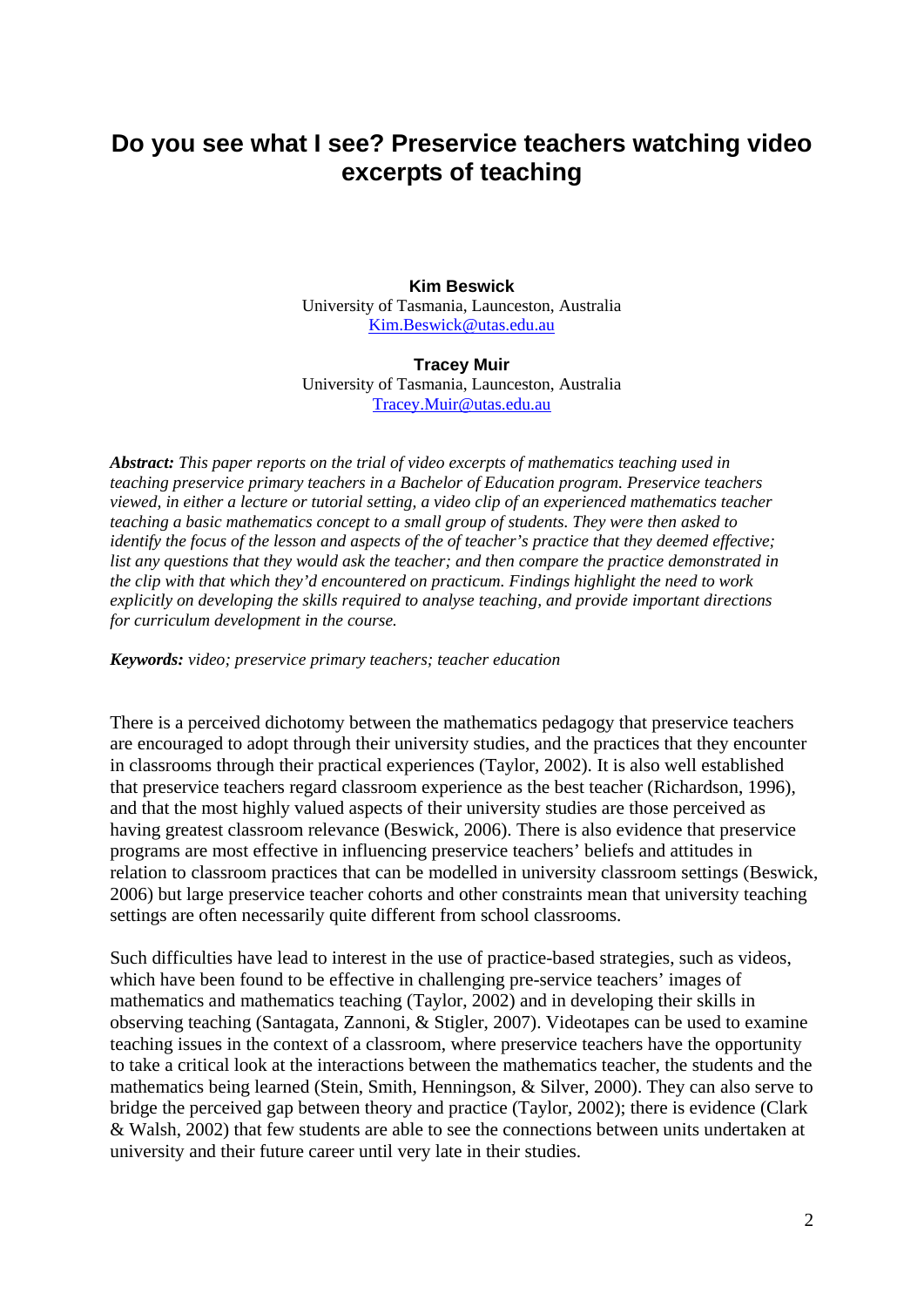What observers 'see' when they observe teaching, either in real classrooms or recorded on video, is dependent upon what they bring to the experience. This includes their own experiences of learning and teaching; their knowledge of the subject (in this case, mathematics), of pedagogy, and of students; and their own beliefs, influenced by their experience and knowledge, about the subject and how it is taught and learned. As James (1890, cited in Mason, 2005) pointed out, we attend to that which we are tuned to notice. Everything that preservice teachers have attended to in the past, that is the sum of their experiences, therefore influences what they attend to when observing teaching. This helps to explain the finding of Philipp et al. (2007) that preservice teachers who watched and analysed videos of children solving mathematics problems showed greater change in their beliefs about mathematics teaching and learning than those who observed teaching in real classrooms even when the teachers they observed were chosen to be likely to model teaching that was consistent with the aims of their course. Philipp et al. (2007) concluded that it was the opportunity afforded by videos to prompt preservice teachers to reflect more deeply on what they observed that was critical. In contrast to this, in actual classrooms, including during professional experience, there is a tendency for preservice teachers to notice that which confirms their existing beliefs.

Santagata et al. (2007) pointed to the need for studies of the use of videos that document the effectiveness in terms of preservice teacher learning of specific observation frameworks and protocols. The study reported here contributes to addressing this need. It was guided by the following two research questions:

- 1. What do preservice teachers see as important in another teacher's practice as captured in a video excerpt?
- 2. What connections do preservice teachers make between videos of teaching and their practicum experiences?

## **The study**

The Bachelor of Education that provided the context of this study was a 4-year primary teacher education program. It included a sequence of four half-units of mathematics curriculum, one in each of the 4 years. Each half-unit ran for one 13-week semester and involved a 1-hour lecture and 1-hour tutorial in each of the first 3 years and weekly 2-hour tutorials in the final year. All classes, and particularly tutorials, were interactive with preservice teachers engaged in solving mathematical problems and discussing pedagogical issues. The lecturers sought to model appropriate pedagogies and emphasised the importance of understanding as the basis of procedural efficiency and problem solving ability. The aim was to provide preservice teachers with examples of real, local teachers engaged in exemplary mathematics teaching (in that it was consistent with the aims of the course), in an environment in which the preservice teachers' observations could be guided by lecture and tutorial staff.

#### **Participants**

Two cohorts of preservice teachers (in the second and third years of the program in 2007) provided data for the study. The second year students (enrolled in EPC250) watched two different video excerpts during tutorials in two non-consecutive weeks of the second of four half-units of mathematics curriculum. The third year cohort (enrolled in EPC350) watched one of the video excerpts used with second years, as part of a lecture in the third mathematics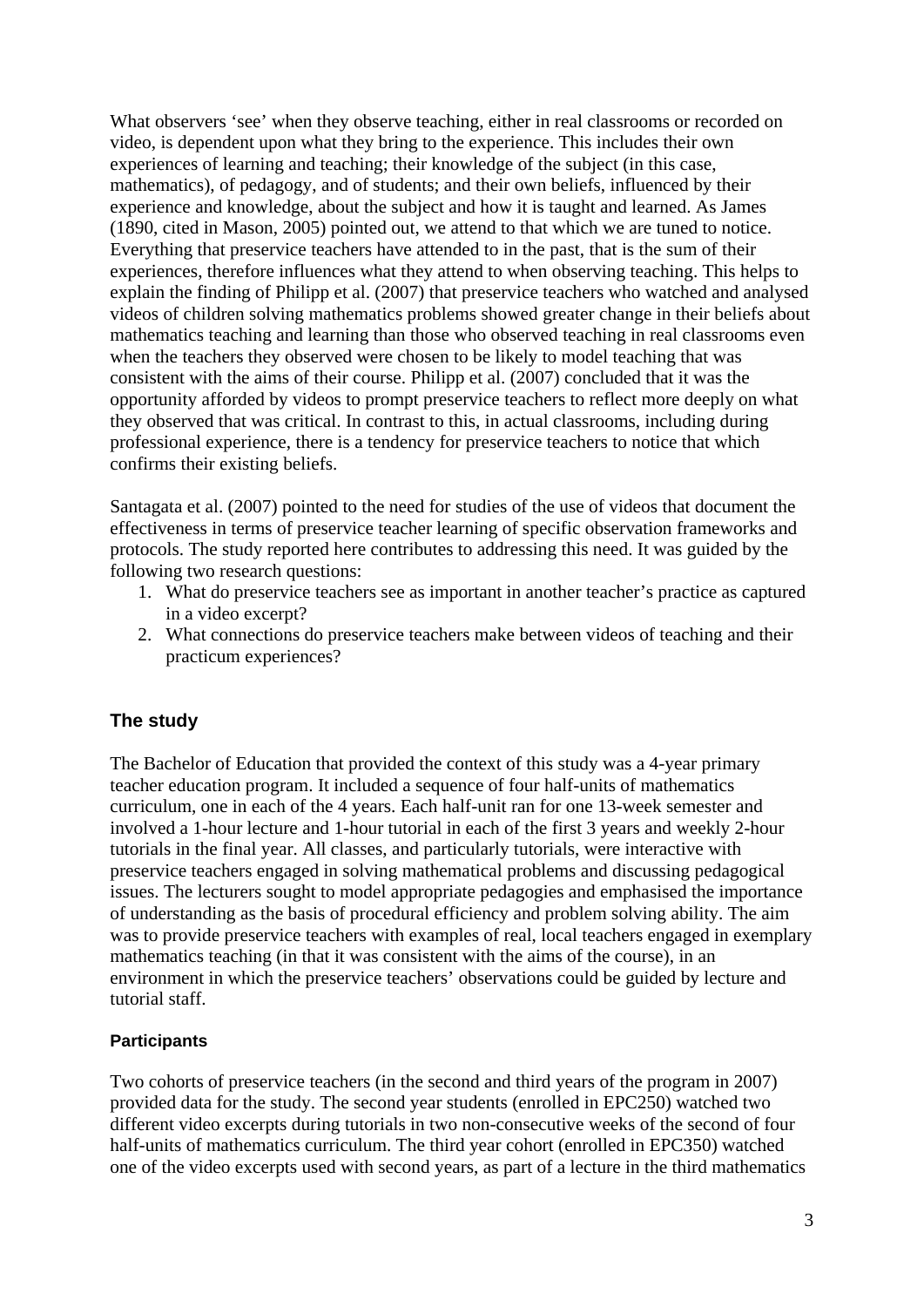curriculum half-unit. The second year students had completed two practicums totalling 5 weeks in which they progressed from working with small groups to taking sessions with a whole class. The third year cohort had completed an additional 6-week full-time placement in which they had progressed to planning for, teaching, and assessing a whole class for substantial periods of the school week.

The numbers of students in each cohort and who watched each video excerpt are shown in Table 1.

| Unit                    | EPC250-1    | EPC250-2                       | <b>EPC350</b> |
|-------------------------|-------------|--------------------------------|---------------|
| Mode of delivery        | Tutorial    | Tutorial                       | Lecture       |
| $No. =$                 | 78          | 98                             | 61            |
| Year Level Subtotal $=$ |             | 176                            | 61            |
|                         |             |                                |               |
| Video                   | Making      | <b>Teaching for Conceptual</b> |               |
|                         | Connections | Understanding                  |               |
| Video Subtotals $=$     | 78          | 159                            |               |

#### **Instruments**

#### **The video excerpts**

The video excerpts, entitled *Making Connections* and *Teaching for Conceptual Understanding*, used in the study featured the same secondary mathematics teacher with 20 years teaching experience. During this time he had been involved initially in undertaking, and then planning and delivering professional learning for primary and secondary teachers of mathematics and was respected throughout Tasmania's education systems. He shared the lecturers' beliefs in the importance of teaching for conceptual understanding. The four students with whom he worked in both video excerpts were in Grade 8 and even though this is the second year of secondary school in Tasmania his teaching uncovered shaky thinking about concepts that are central to the primary mathematics curriculum. *Making Connections* ran for just under 4 minutes and focussed on place value concepts involving whole numbers to three digits, and *Teaching for Conceptual Understanding*, with a duration of approximately 10.5 minutes, dealt with the extension of place value ideas from whole numbers to tenths.

#### **Video observation pro-forma**

The sections of the pro-forma relevant to this study asked preservice teachers to, in writing: identify the focus of the teaching shown in the video clip and aspects of the of teacher's practice that they deemed effective; list any questions that they would ask the teacher; and then compare the practice demonstrated in the clip with that which they had encountered on practicum. All items required open responses and no identifying information was requested.

### **Procedure**

The video excerpts were created in 2006 and used in mathematics education units in semester 2 of the following year. Two video excerpts were shown to the second year cohort in the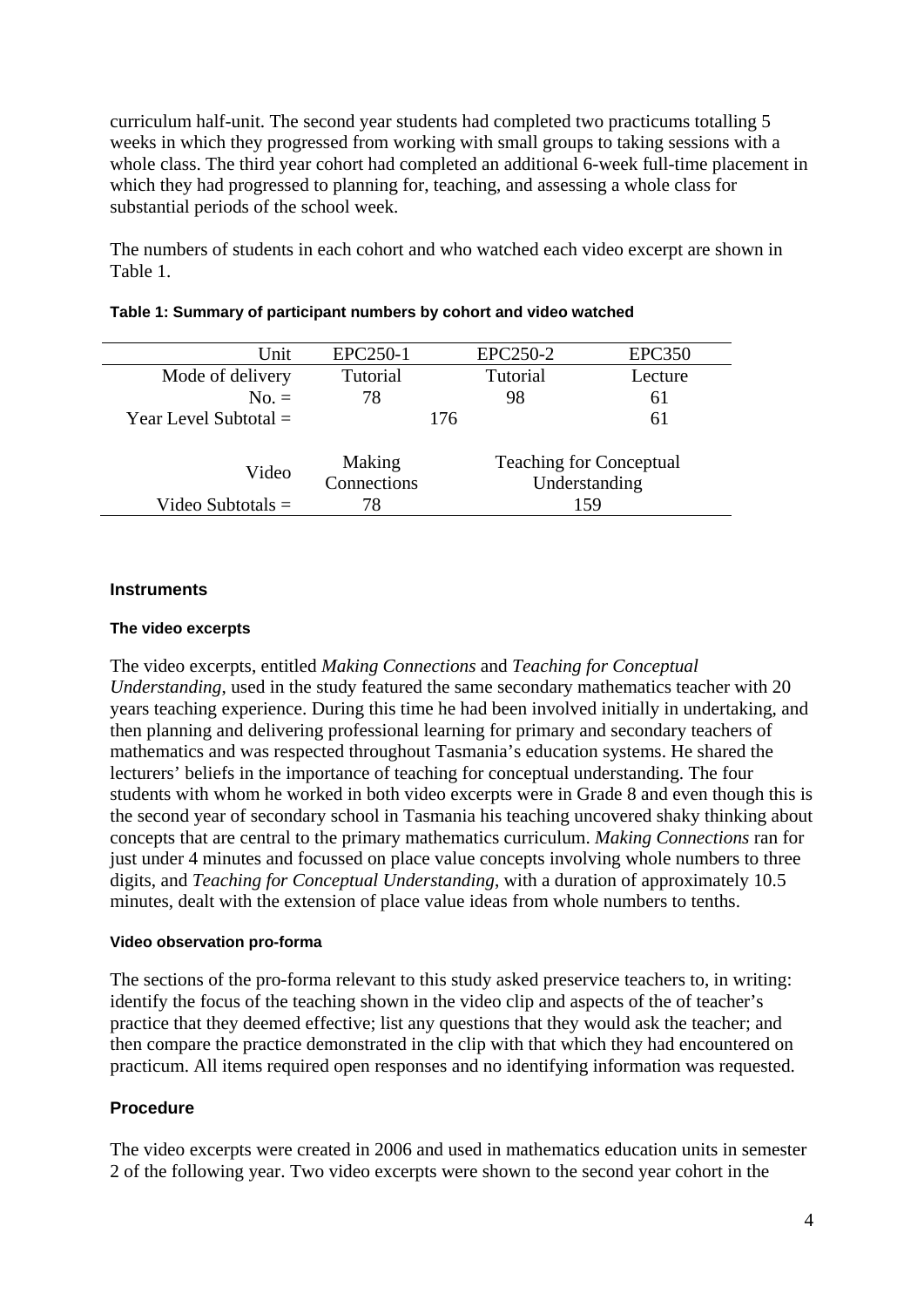weeks in which they considered the development of whole number place value, and then the extension of these ideas to decimals. In both cases the 1-hour tutorial time was devoted to working with the video excerpt. Discussion occurred throughout the excerpt, with the tutor stopping the video at key points in accordance with the Guiding Questions (see Appendix), and drawing the preservice teachers' attention to key aspects and eliciting their responses. The preservice teachers were able to complete the video observation pro-forma throughout the tutorial and were given a few minutes at the end of the tutorial to finalise their responses.

The third year students watched *Teaching for Conceptual Understanding* in the context of a lecture on decimals that built upon the introductory work from the previous year. The video excerpt was watched in its entirety, followed by a whole cohort discussion mediated by the lecturer, after which preservice teachers completed the video observation pro-forma.

Preservice teachers' responses were classified according to themes that were apparent in the data.

## **Results and discussion**

In the following sections data related to each of the research questions are presented and discussed. In all cases the percentages provided are rounded and so may not total exactly 100.

#### **Research question 1: What do preservice teachers see as important in another teachers' practice as captured in a video excerpt?**

Table 2 shows the responses of preservice teachers to the question, "What is the main purpose of this lesson phase?" 'Place value' was a reasonable response in relation to both video excerpts, whereas 'decimals' was an appropriate response only in relation to *Teaching for Conceptual Understanding* which was viewed by cohorts EPC250-2 and EPC350. In each case more than 80% of the cohort identified an appropriate purpose with the slightly fewer of the third year group nominating an inappropriate purpose.

|                             | EPC250-1       | EPC <sub>250-2</sub> | <b>EPC350</b> | Total   |
|-----------------------------|----------------|----------------------|---------------|---------|
|                             | Number $(\% )$ | Number $(\% )$       | Number $(\%)$ | No. (%) |
| Place value                 | 63 (81)        | 65 (66)              | 35(57)        | 163(69) |
| Decimals                    | 0(0)           | 14 (14)              | 17(28)        | 31(13)  |
| Not place value or decimals | 15(19)         | 19 (19)              | 9 (15)        | 43(18)  |
| Totals                      | 78             | 98                   | 6 I           | 237     |

#### **Table 2: Identification of main purpose of lesson phase in video excerpt**

Table 3 shows the preservice teachers' responses to, "Identify three aspects of the teachers' practice that you see as being effective" in order of frequency of mention. Here and subsequently, the category, Other, includes diverse responses none of which attracted more than three similar responses from any given cohort. Although there was some variation across cohorts and contexts in which the video excerpts were viewed, the top four aspects of the teaching shown were the same in all instances. The most commonly cited aspect, the use of concrete materials and/or hands-on activity, comprised close to one quarter of the all aspects identified by each cohort. Features that could be interpreted as relating directly to an emphasis on teaching for understanding have been shaded in Table 3 and together comprised between 7% (EPC250-2) and 14% (EPC350) of aspects listed. Although the figure was higher for third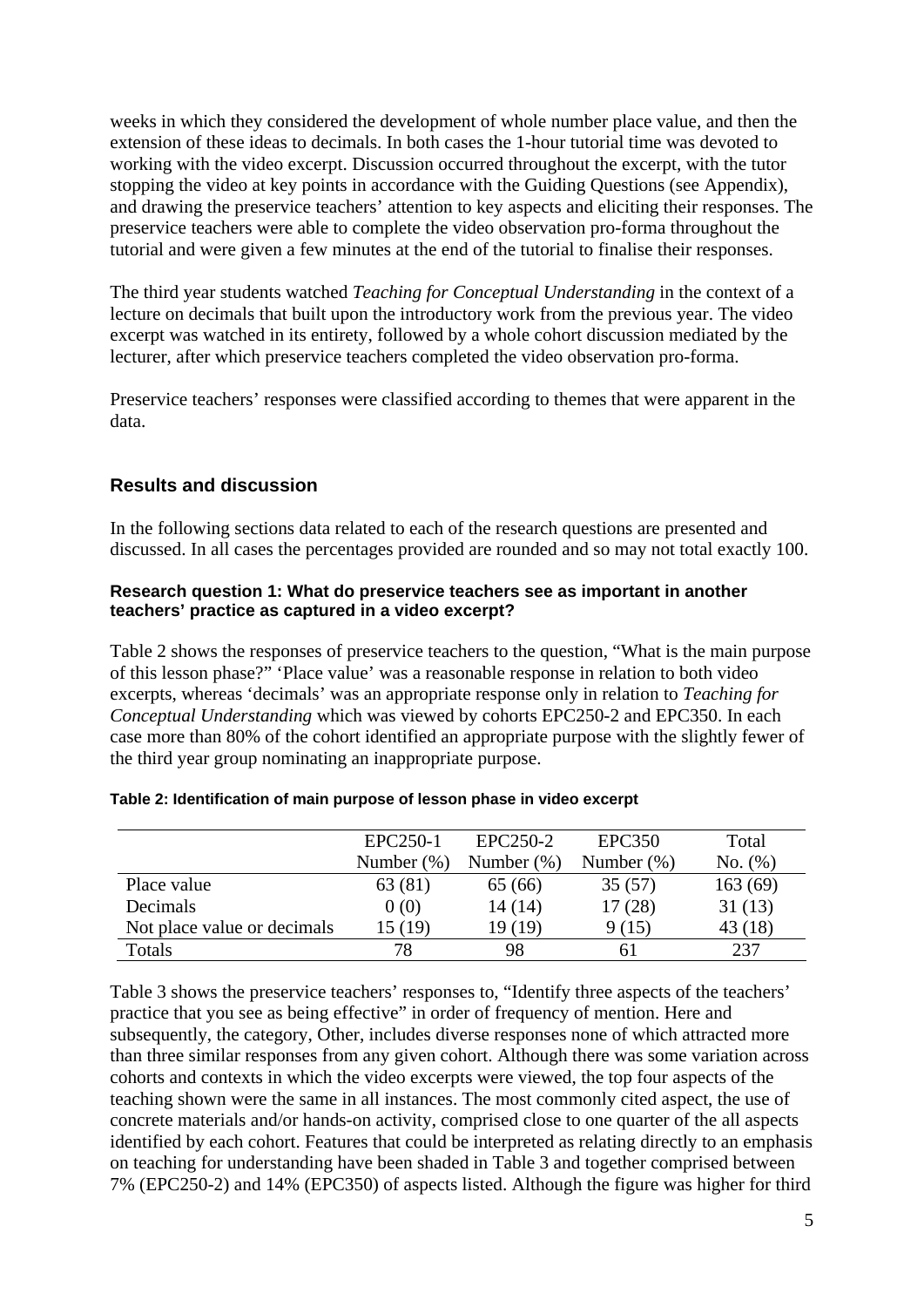years it is still low, suggesting that more readily observable and arguably superficial features of teaching that may or may not in fact be effective were the primary focus of the preservice teachers' attention. Santagata et al. (2007) suggested that preservice teachers may not notice recommended practice because they lack concrete images of what it looks like, but it is also possible that preservice teachers form images of 'good' practice based upon readily observable actions, when we know that effective teaching is a far more subtle matter (e.g., Askew, Brown, Rhodes, Johnson, & Wiliam, 1997; Beswick, 2007; Watson & De Geest, 2005).

| Aspect of teaching                         | EPC250-1 | EPC250-2 | <b>EPC350</b> | Total   |
|--------------------------------------------|----------|----------|---------------|---------|
|                                            | No. (%)  | No. (%)  | No. (%)       | No. (%) |
| Use of concrete materials, hands on,       | 51 (22)  | 58 (24)  | 38(25)        | 147(23) |
| kinaesthetic                               |          |          |               |         |
| Scaffolding by the teacher                 | 17(7)    | 69 (28)  | 19(12)        | 105(17) |
| Use of questioning                         | 39(17)   | 36(15)   | 27(18)        | 102(16) |
| Allowing student sharing/contributions     | 43(18)   | 17(7)    | 12(8)         | 72(11)  |
| Teacher checking students' understanding   | 6(3)     | 8(3)     | 15(10)        | 29(5)   |
| before moving on                           |          |          |               |         |
| Learner/student centred                    | 14(6)    | 8(3)     | 5(3)          | 27(4)   |
| Emphasis on justifying/explaining thinking | 10(4)    | 7(3)     | 6(4)          | 23(4)   |
| Small group setting                        | 5(2)     | 2(1)     | 13(8)         | 20(3)   |
| Teachers' adaptability/flexibility         | 11(5)    | 8(3)     | 0(0)          | 19(3)   |
| Providing opportunities for visualisation  | 3(1)     | 1(0)     | 7(5)          | 11(2)   |
| Use of real life links                     | 4(2)     | 2(1)     | 2(1)          | 10(2)   |
| Focus on the meaning of symbols            | 8(3)     | 1(0)     | 1(1)          | 10(2)   |
| Personal qualities of the teacher          | 7(3)     | 2(1)     | 1(1)          | 10(2)   |
| Use of examples                            | 1(0)     | 8(3)     | 0(0)          | 9(1)    |
| Re-stating/reinforcing student             | 4(2)     | 2(1)     | 0(0)          | 6(1)    |
| comments/understandings                    |          |          |               |         |
| Other                                      | 11(5)    | 15(6)    | 5(3)          | 35(6)   |
| Totals                                     | 234      | 244      | 153           | 631     |

|  | Table 3: Aspects of the teachers' practice identified as effective |  |
|--|--------------------------------------------------------------------|--|
|  |                                                                    |  |

Tables 4 and 5 show data about the questions that the preservice teachers suggested they would ask the teacher about the teaching they had just watched. Table 4 shows the numbers of preservice teachers who suggested various numbers of questions, while Table 5 categorises the questions posed according to their subject. The preservice teachers were more likely to offer at least one possible question when they viewed the video excerpt in a tutorial context than when they viewed the video during a lecture.

#### **Table 4: Numbers of questions suggested by preservice teachers**

|                         | EPC250-1 | EPC250-2 | <b>EPC350</b> | Total   |
|-------------------------|----------|----------|---------------|---------|
|                         | No. (%)  | No. (%)  | No. (%)       | No. (%) |
| No questions            | 23(28)   | 35(32)   | 35(57)        | 93 (37) |
| One question suggested  | 40(48)   | 42 (39)  | 20(33)        | 102(40) |
| Two questions suggested | 20(24)   | 31 (29)  | 6(10)         | (23)    |
| Totals                  | 83       | 108      | 61            | 252     |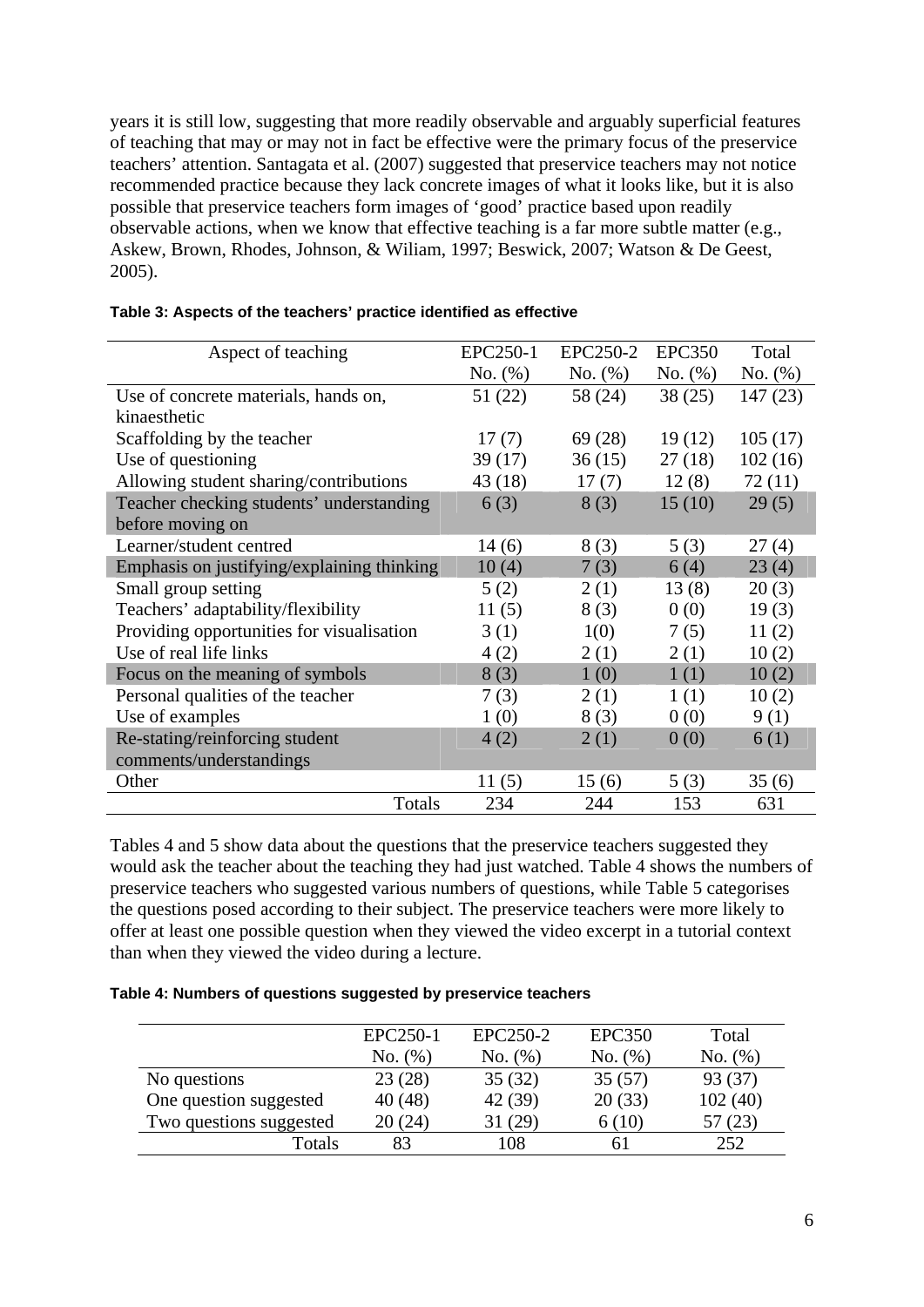In contrast to the data shown in Table 3, the most common focus of the preservice teachers' questions was the students' understanding. This was particularly so in relation to the video excerpt, *Teaching for Conceptual Understanding*, in which students' misconceptions were most apparent. Many preservice teachers were also interested in finding out about where the teacher would next take the group, how the practice that he used in a small group context may or may not transfer to a whole class context, and why and how he changed his original plan.

|                                    | EPC250-1 | EPC250-2 | <b>EPC350</b> | Total   |
|------------------------------------|----------|----------|---------------|---------|
|                                    | No. (%)  | No. (%)  | No. (%)       | No. (%) |
| Students' understanding            | 9(14)    | 19 (24)  | 9(27)         | 37(21)  |
| What next?                         | 13 (20)  | 13(16)   | 6(18)         | 32(18)  |
| Group size including applicability | 11(17)   | 8 (10)   | 7(21)         | 26(15)  |
| to whole class setting             |          |          |               |         |
| Changing the plan/original plan    | 10(15)   | 8(10)    | 0(0)          | 18 (10) |
| Value of lesson                    | 5(8)     | 4(5)     | 1(3)          | 10(6)   |
| Use of concrete materials          | 2(3)     | 5(6)     | 1(3)          | 8(4)    |
| Inclusivity/student engagement     | 1(2)     | 5(6)     | 1(3)          | 7(4)    |
| Other                              | 15(23)   | 17(22)   | 8(24)         | 40(22)  |
| Total                              | 66       | 79       | 33            | 178     |

#### **Table 5: Subjects of questions suggested by preservice teachers**

Morris (2006), in her study of beginning preservice teachers' skills in analysing videos of teaching, reported the difficulty they had with citing evidence in support of their analyses. Rather than pointing to relative disinterest in students' understanding, the data in Table 5 suggest that the results shown in Table 3 may be indicative of the preservice teachers' difficulties with identifying evidence of the students' understanding, as well as of teaching actions designed to elicit such evidence.

#### **Research question 2: What connections do preservice teachers make between videos of teaching and their practicum experiences?**

The preservice teachers were asked about the extent to which the video excerpts mirrored what they had seen on professional experience in schools. Their responses are shown in Tables 6 and 7.

In many cases (from one third to nearly one half of a cohort) it was difficult to determine whether the preservice teachers' responses were describing elements of the teaching that they regarded as similar to or different from the teaching they observed in schools. Many third year students (43%), in the lecture setting, did not respond to this question. Of the 15 students who did, and whose responses were clearly indicative of similarity or difference, nearly 80% regarded the teaching shown in the video excerpt as similar to that which they had observed. For the second year students who watched the same excerpt (EPC250-2), the equivalent percentage was nearer to one third. There are at least two possible explanations for this large difference, both of which need to be viewed cautiously due to the small numbers of responses involved. Firstly, it is possible that more of the third years had seen teaching that was like that shown in the video; they had after all had six weeks more of professional experience. This explanation seems unlikely given what is known about typical teaching in Tasmanian schools (Beswick, Swabey, & Andrew, 2008). Secondly, it is possible that the lecture setting resulted in more superficial engagement and hence a reduced tendency to discern differences. The third possibility is a combination of the first two; that is, that the additional time they had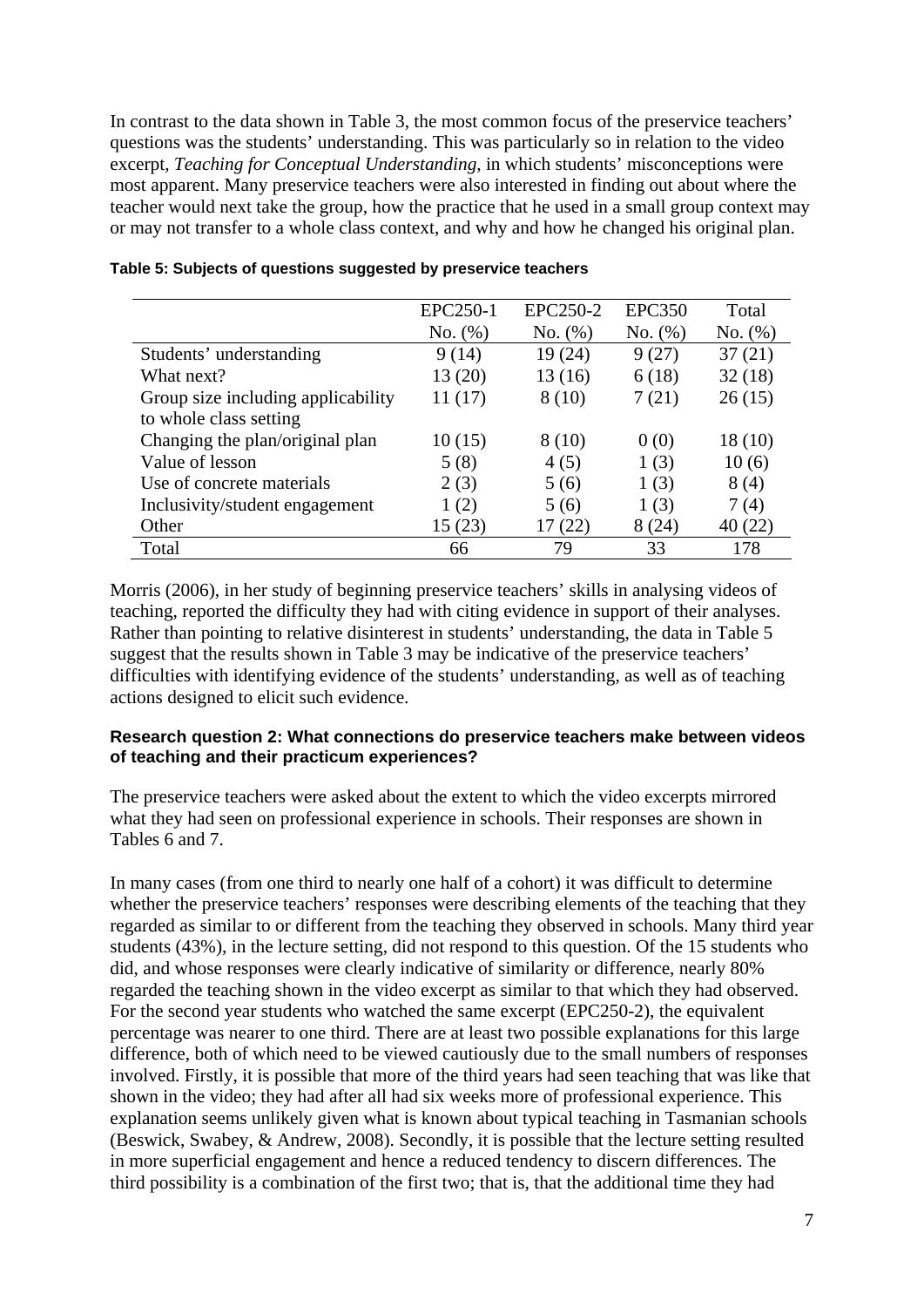spent observing teachers on professional experience had given them more opportunities to observe the superficial elements of the teaching shown in the video excerpt such as the use of paddle pop sticks or the teaching of place value generally. This is consistent with the greater frequency (see Table 3) with which preservice teachers mentioned as effective, readily observable aspects of the videoed teaching.

For the other video, *Making Connections*, 50% of the second year cohort considered the teaching shown to be similar to that which they had seen. This may reflect the ubiquitous attention afforded whole number place value in the primary curriculum.

|                         | Table 6: Preservice teachers' perceptions of the similarity of the video teaching to that seen on |
|-------------------------|---------------------------------------------------------------------------------------------------|
| professional experience |                                                                                                   |

|                     | EPC250-1   | EPC250-2 | <b>EPC350</b> | Total   |
|---------------------|------------|----------|---------------|---------|
|                     | No. (%)    | No. (%)  | No. (%)       | No. (%) |
| No response         | 13(17)     | 19(19)   | 26(43)        | 58 (24) |
| Similar             | 17(22)     | 13(13)   | 11(18)        | 41(17)  |
| Different           | 17(22)     | 21(21)   | 4(7)          | 43(18)  |
| Unable to determine | (40)<br>31 | 45 (46)  | 20(33)        | 96(41)  |
| Total               | 78         | 98       | 6 I           | 237     |

Responses to the question about ways in which the teaching shown in the video excerpts differed from that observed were classified according to whether they related to specific aspects of the particular lesson or to more general pedagogical principles. Many preservice teachers commented on the fact that the video showed a group of four students rather than a whole class and so responses related to this specific feature of the lesson were placed in a separate category.

As shown in Table 7, the third years were more likely to comment on the group size shown in the video and they particularly questioned the transferability of the teaching shown to a whole class situation. They were also more likely than the second year students who watched the same video excerpt (EPC250-2) to focus on specific aspects rather than broad principles.

#### **Table 7: Ways in which preservice teacher perceived the videoed teaching to differ from that observed**

|                                         | EPC250-1 | EPC250-2 | <b>EPC350</b> | Total   |
|-----------------------------------------|----------|----------|---------------|---------|
|                                         | No. (%)  | No. (%)  | No. (%)       | No. (%) |
| Focus on specifics of lesson            | 18 (29)  | 14(19)   | 10(29)        | 42(24)  |
| Focus on broader pedagogical principles | 36(57)   | 43 (57)  | 14(40)        | 93 (53) |
| Focus on group size                     | 7(11)    | 6(8)     | 8(23)         | 21(12)  |
| Other                                   | 2(2)     | 12(16)   | 3(9)          | 17(10)  |
| Total                                   | 63       | 75       | 35            | 173     |

Table 8 shows responses to the question, "Did the video confirm or contradict what you believe to be effective mathematics/numeracy practice? Of those students who clearly answered the question, the overwhelming majority indicated that the video excerpt confirmed their beliefs. Just one student suggested a contrary position. This is in spite of the fact that the second year cohorts watched the excerpts in a context in which questions were asked and discussion encouraged with the intention of assisting them to reflect on what they had observed.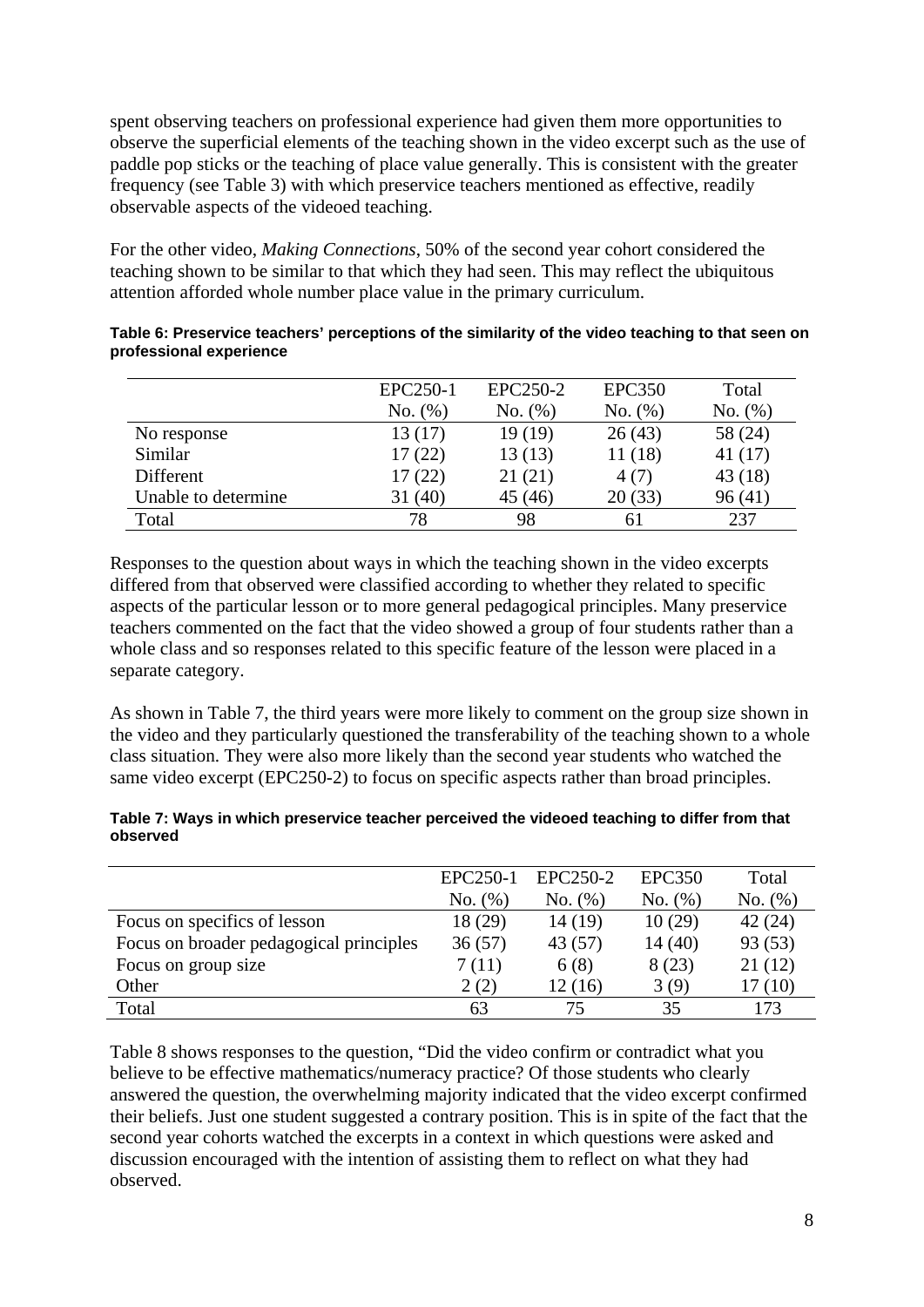|                                                                      | EPC250-1<br>No. (%) | EPC250-2<br>No. (%) | <b>EPC350</b><br>No. $(\% )$ | Total<br>No. (%) |
|----------------------------------------------------------------------|---------------------|---------------------|------------------------------|------------------|
| No response or comment given but<br>question not explicitly answered | 17(22)              | 36(37)              | 38(62)                       | 91 (38)          |
| Not sure/both                                                        | 1(1)                | 2(2)                | 2(3)                         | 5(2)             |
| Confirmed                                                            | 59 (76)             | 60(61)              | 21(34)                       | 140 (59)         |
| Contradicted                                                         |                     | 0(0)                | 0(0)                         | $\perp(0)$       |
| Total                                                                | 78                  | 98                  | 61                           | 237              |

**Table 8: Preservice teachers' perceptions of congruence between the videoed teaching and their own views**

Table 9 shows categories of comments that accompanied the preservice teachers' responses in Table 8. The comments are not separated into the Table 8 categories to which they related, but combined to show the elements of teaching that the preservice teachers chose to discuss. The most commonly cited aspect of teaching was the use of hands-on materials followed by unspecified references to effective practice.

|                                                   | EPC250-1 | EPC250-2 | <b>EPC350</b> | Total    |
|---------------------------------------------------|----------|----------|---------------|----------|
|                                                   | No. (%)  | No. (%)  | No. (%)       | No. (%)  |
| No comment                                        | 44 (56)  | 59 (56)  | 41 (66)       | 144 (59) |
| Showed benefits of concrete/hands on<br>materials | 10(13)   | 12(11)   | 7(11)         | 29(12)   |
| Showed effective practice                         | 8 (10)   | 7(7)     | 3(5)          | 18(7)    |
| Showed good teacher scaffolding                   | 1(1)     | 6(6)     | 0(0)          | 7(3)     |
| Showed benefits of small groups                   | 3(4)     | 1(1)     | 2(3)          | 6(2)     |
| Showed peer scaffolding/discussion                | 4(5)     | 2(2)     | 0(0)          | 6(2)     |
| Other                                             | 9(11)    | 18(17)   | 9(15)         | 36(15)   |
| Total                                             | 79       | 105      | 62            | 246      |

| Table 9: Aspects of teaching considered in comparing videoed teaching with own beliefs |  |  |
|----------------------------------------------------------------------------------------|--|--|
|                                                                                        |  |  |

## **Conclusion**

The most readily observable aspect of the teaching shown in the video excerpts, namely the use of concrete materials, was most likely to be nominated by preservice teachers as contributing to the effectiveness of the teacher's practice. Interestingly, the use of hands-on materials was also the most commonly cited aspect of the mathematics curriculum units in an earlier but similar iteration of the same Bachelor of Education program that second and third year preservice teachers had nominated as most valuable to their own learning (Beswick, 2006). This is consistent with the notion that we attend to what we are attuned by the sum of our experiences to date, to notice (James, 1890, cited in Mason, 2005). A corollary of this fact is that we are more likely to notice that which confirms our existing beliefs and so it is unsurprising that almost all preservice teachers who provided a clear indication one way or the other reported that the video excerpts confirmed their existing beliefs about mathematics teaching and learning.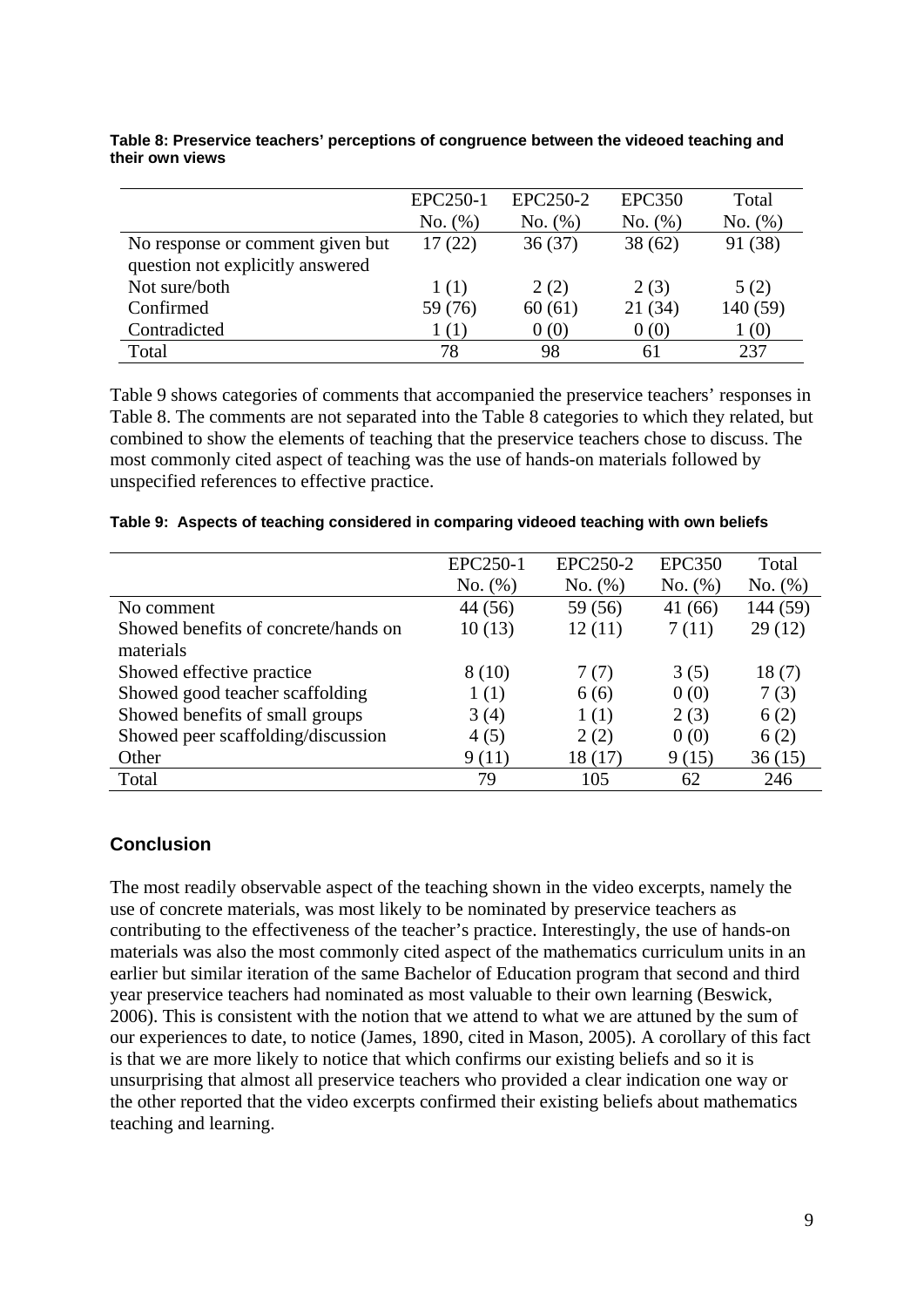Nevertheless, the use of video excerpts can provide a context in which preservice teachers can be prompted to reflect on their existing beliefs and this can lead to changes in line with course goals (Philipp et al., 2007). This study was planned mindful of the need to direct preservice teachers' attention to salient aspects of the videoed teaching; the data suggest several factors that may have limited the success of the pro-forma that was used in prompting the type and depth of reflection we would like to see. They also represent features of preservice mathematics education programs that will inform subsequent iterations of the program that was the context of this study.

Firstly, the questions in the observation pro-forma that the preservice teachers completed focussed on the teacher. The onus was on the tutor to use the Guiding Questions (Appendix) to direct the preservice teachers' attention to the mathematics and the students' understanding of it. This is a demanding task made more difficult by the second contributing factor, namely that the preservice teachers had had relatively little experience of analysing student work in terms of the understanding that it evidences. This was a major focus of the final half-unit of the course that the preservice teachers had not yet done. The findings of this study suggest that students' work and students' mathematical thinking should be foundational to the entire mathematics education program that the preservice teachers undertake. Furthermore, this should include specific focus on what constitutes evidence of understanding and how such evidence can be elicited. Santagata et al. (2007) demonstrated that preservice teachers become more skilled at analysing video of teaching given practice and appropriate protocols. The extent to which these skills translate to analysing actual teaching in the practicum context is yet to be examined.

The findings are encouraging in that they show that many preservice teachers are interested in the development of students' understanding (Table 5) even if unsure of how to gauge it, and that the vast majority are also able to look beyond the specifics of the lesson observed to broader pedagogical principles (Table 7). The challenge for the researchers and others involved in curriculum development in this context is to assist them develop the skills needed analyse teaching in ways that allow it to challenge their preconceived ideas and to reflect deeply on their own and others' teaching practice.

#### **References**

- Askew, M., Brown, M., Rhodes, V., Johnson, D., & Wiliam, D. (1997). *Effective teachers of numeracy*. London: School of Education, King's College.
- Beswick, K. (2006). Changes in preservice teachers' attitudes and beliefs: The net impact of two mathematics education units and intervening experiences. *School Science and Mathematics, 106*(1), 36-47.
- Beswick, K. (2007). Teachers' beliefs that matter in secondary mathematics classrooms. *Educational Studies in Mathematics, 65*(1), 95-120.
- Beswick, K., Swabey, K., & Andrew, R. (2008). Looking for attributes of powerful teaching for numeracy in Tasmanian K-7 classrooms. *Mathematics Education Research Journal, 20*(1), 3-31.
- Clark, J. C., & Walsh, J. (2002). Elements of a model of effective teachers. In P. L. Jeffrey (Ed.), *Proceedings of the 2002 conference of the Australian Association for Research in Education*: Australian Association for Research in Education.
- Mason, J. (2005). Frameworks for learning, teaching and research: Theory and practice. In G. M. Lloyd, M. S. Wilson, J. L. M. Wilkins & S. Behm, L. (Eds.), *Proceedings of the 27th annual meeting of the North American Chapter of the International Group for the Psychology of Mathematics Education* (pp. 1-21). Roanoke, Virginia: Virginia Polytechnic Institute and State University.
- Morris, A. K. (2006). Assessing pre-service teachers' skills for analyzing teaching. *Journal of Mathematics Teacher Education, 9*, 471-505.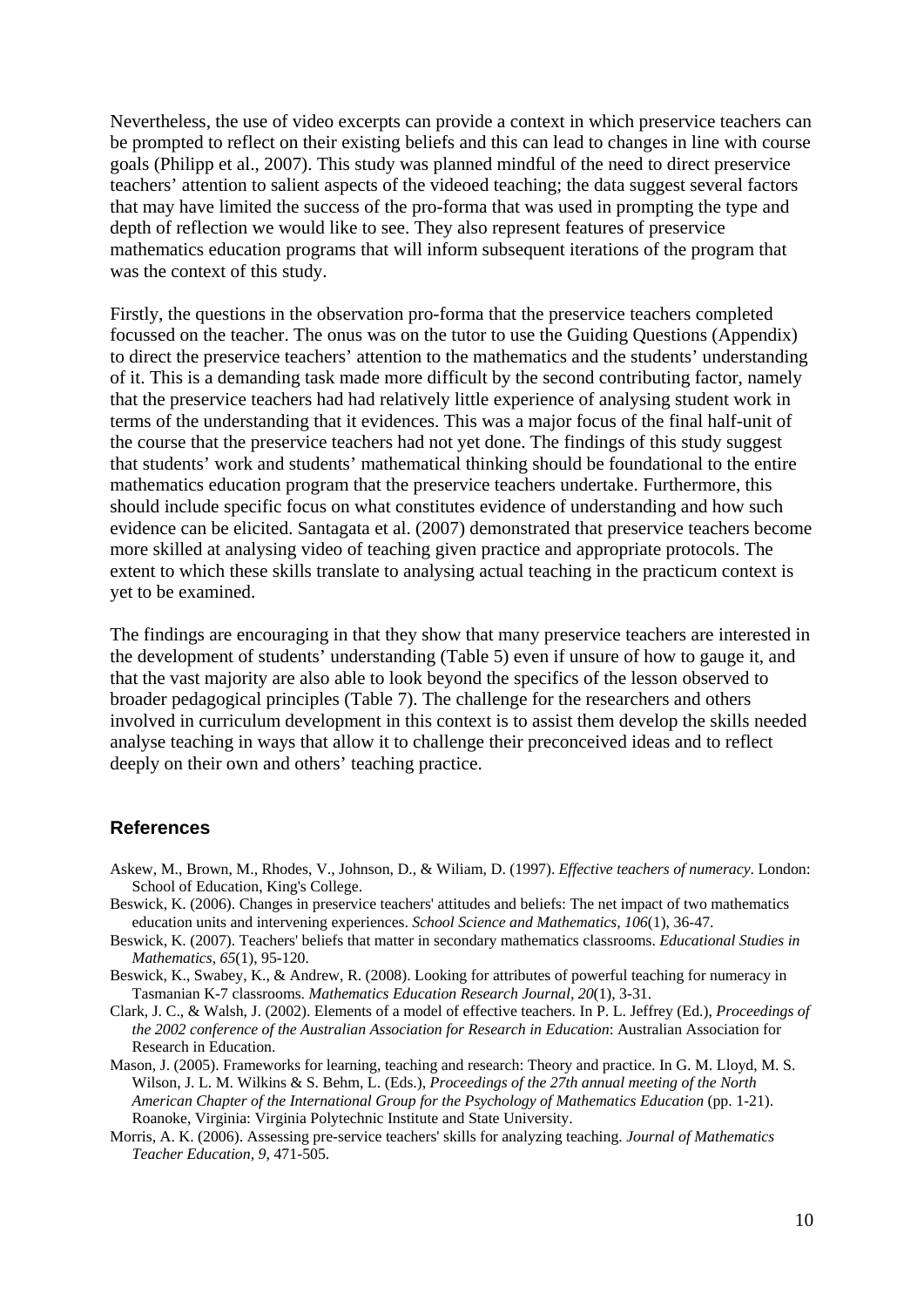- Philipp, R. A., Ambrose, R., Lamb, L. L. C., Sowder, J. T., Schappelle, B. P., Sowder, L., et al. (2007). Effects of early field experiences on mathematical content knowledge and beliefs of prospective elementary school teachers: An experimental study. *Journal for Research in Mathematics Education, 38*(5), 438-476.
- Richardson, V. (1996). The role of attitudes and beliefs in learning to teach. In J. Sikula, T. J. Buttery & E. Guyton (Eds.), *Handbook of research on teacher education* (2nd ed., pp. 102-119). New York: Simon & Schuster Macmillan.
- Santagata, R., Zannoni, C., & Stigler, J. W. (2007). The role of lesson analysis in pre-service teacher education: An empirical investigation of teacher learning from a virtual video-based field experience. *Journal of Mathematics Teacher Education, 10*, 123-140.
- Stein, M. K., Smith, M. S., Henningson, M. A., & Silver, E. A. (2000). *Implementing standards-based mathematics instruction: A casebook for professional development*. New York: Teachers College Press.
- Taylor, P. M. (2002). Implementing the standards: Keys to establishing positive professional inertia in preservice mathematics teachers. *School Science and Mathematics, 102*(3), 137-142.
- Watson, A., & De Geest, E. (2005). Principled teaching for deep progress: Improving mathematical learning beyond methods and materials. *Educational Studies in Mathematics, 58*(2), 209-234.